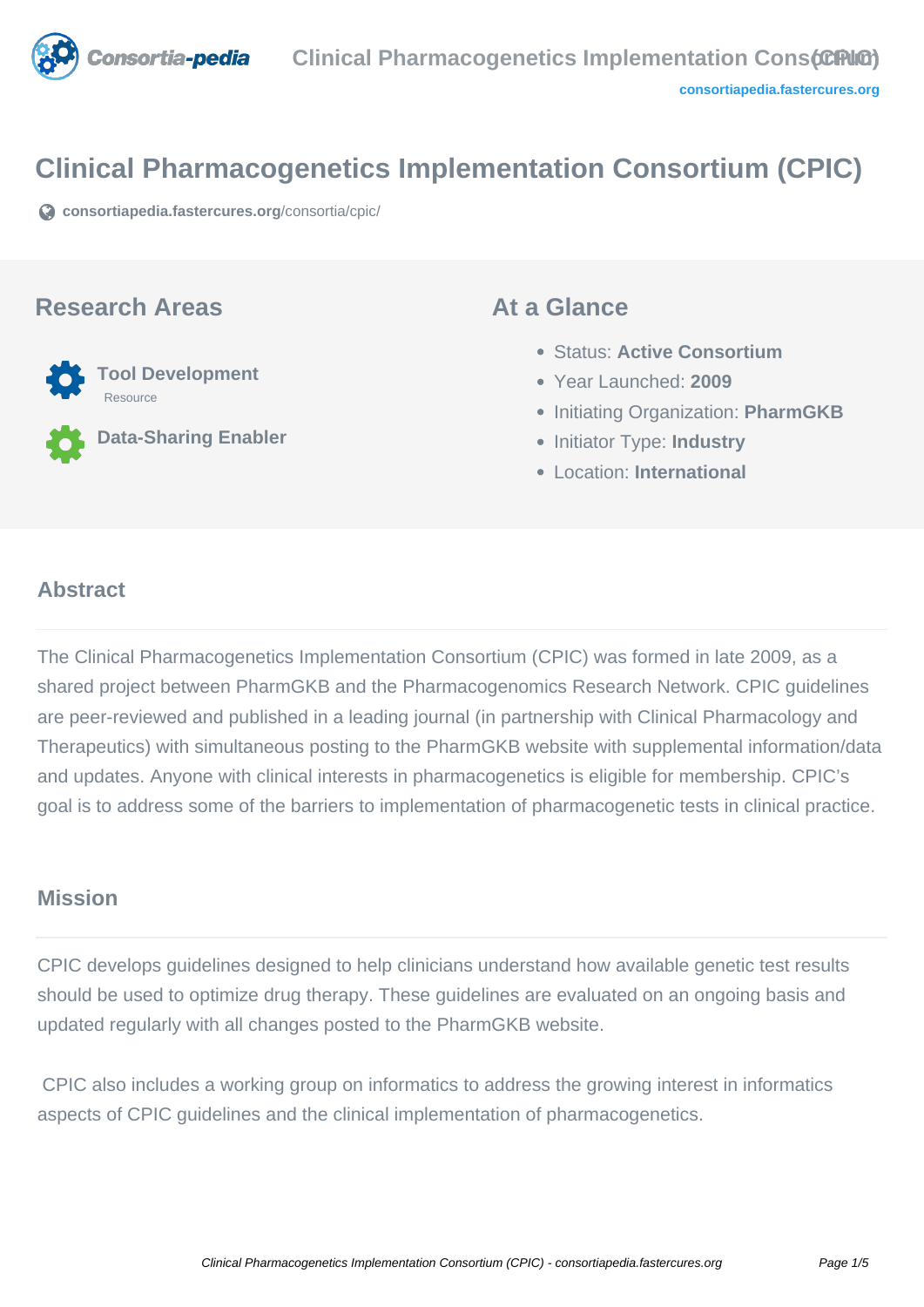

## **Consortium History**

The guidelines were endorsed by the American Society of Health-System Pharmacists.

CPIC interacts with guidelines.gov, National Institutes of Health's Genetic Testing Registry, PubMed, U.S. Food and Drug Agency, National Human Genome Research Institute's Genomic Medicine Working Group, Institute of Medicine's Genomic Medicine Roundtable, Pharmacogenomics Research Network, American Medical Informatics Association, and eMERGE.

## **Structure & Governance**

CPIC Team

## **Impact/Accomplishment**

Publications:<https://www.pharmgkb.org/views/listPublications.action?projectId=74>

## **Links/Social Media Feed**

<https://www.pharmgkb.org/page/cpic>

#### **Points of Contact**

[cpic@pharmgkb.org](mailto:cpic@pharmgkb.org) 

## **Sponsors & Partners**

Aegis Sciences Corporation AltheaDx, Inc. Astellas Pharma Global Development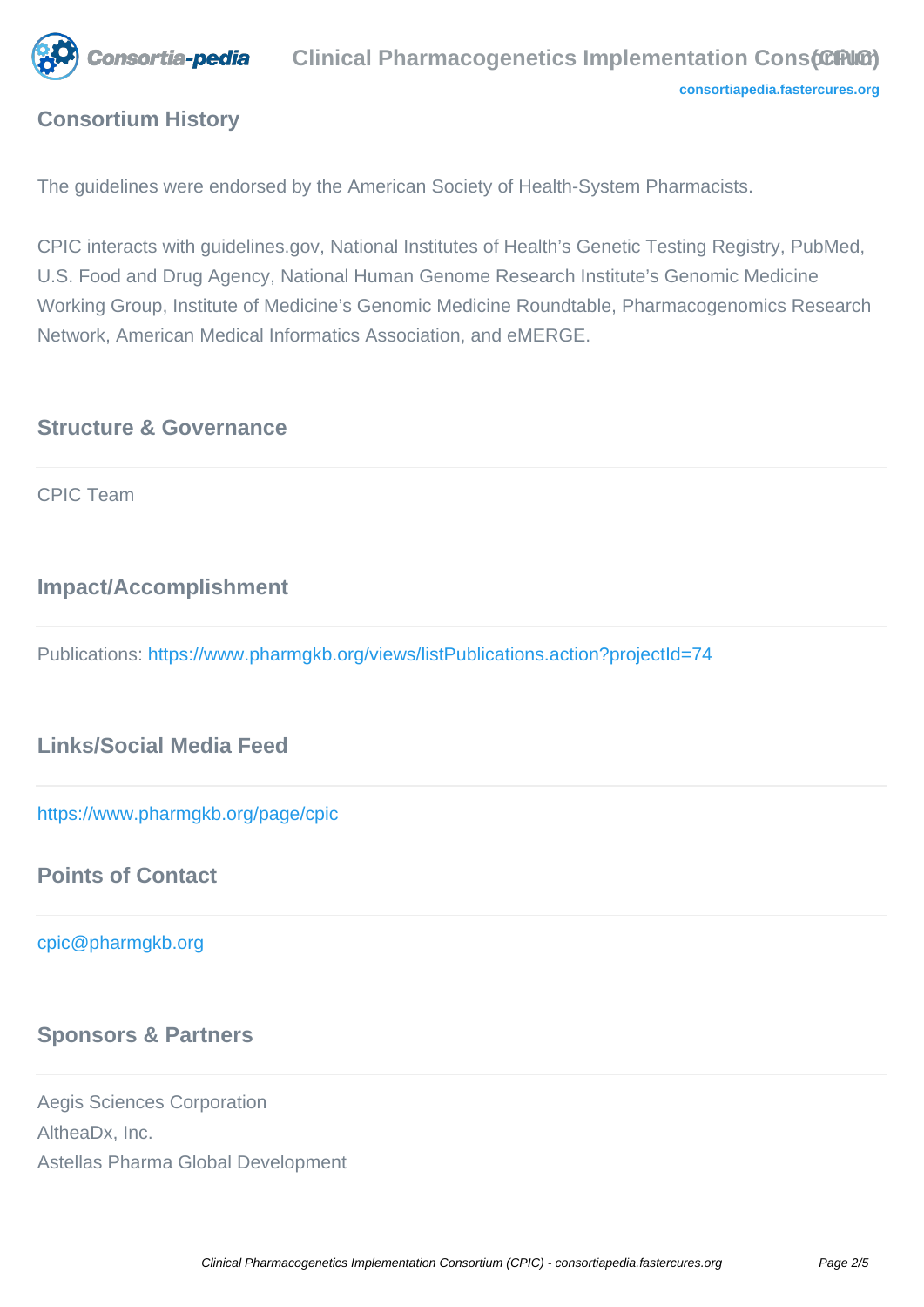

#### **consortia-pedia** Clinical Pharmacogenetics Implementation Constant Constant Constant Constant Constant Constant Constant Constant Constant Constant Constant Constant Constant Constant Constant Constant Constant Constant C

**[consortiapedia.fastercures.org](http://consortiapedia.fastercures.org/)**

Baylor College of Medicine Cancer Treatment Centers of America Cedars-Sinai, Medical Center Cedars-Sinai, Medical Genetics Institute Center for Genomic Medicine, RIKEN/Institute of Biomedical Sciences, Academic Sinica, Taiwan Central South University, China Children's Cancer Hospital-Egypt 57357 Children's Mercy Hospital Cincinnati Children's Hospital Medical Center Clalit Health Services, Haifa, Israel Clearview Cancer Institute Cleveland Clinic CompanionDx Dartmouth College Democritus University of Thrace Medical School Dr. Margarete Fischer-Bosch Institute of Clinical Pharmacology, Stuttgart Erasmus University Medical Center Rotterdam Extremadura University Hospital, Spain Fairleigh Dickinson University School of Pharmacy Fullerton Genetics Center, Mission Health Geisinger Health System Genelex Corporation Genomics England Icahn School of Medicine at Mount Sinai Indiana University Indiana University and VA Instituto Nacional de Câncer Kaiser Permanente Colorado Kroger Pharmacy Lebanese American University, Lebanon Leiden University Medical Center Life Letters Luigi Sacco University Hospital, Italy Manchester University Mayo Clinic College of Medicine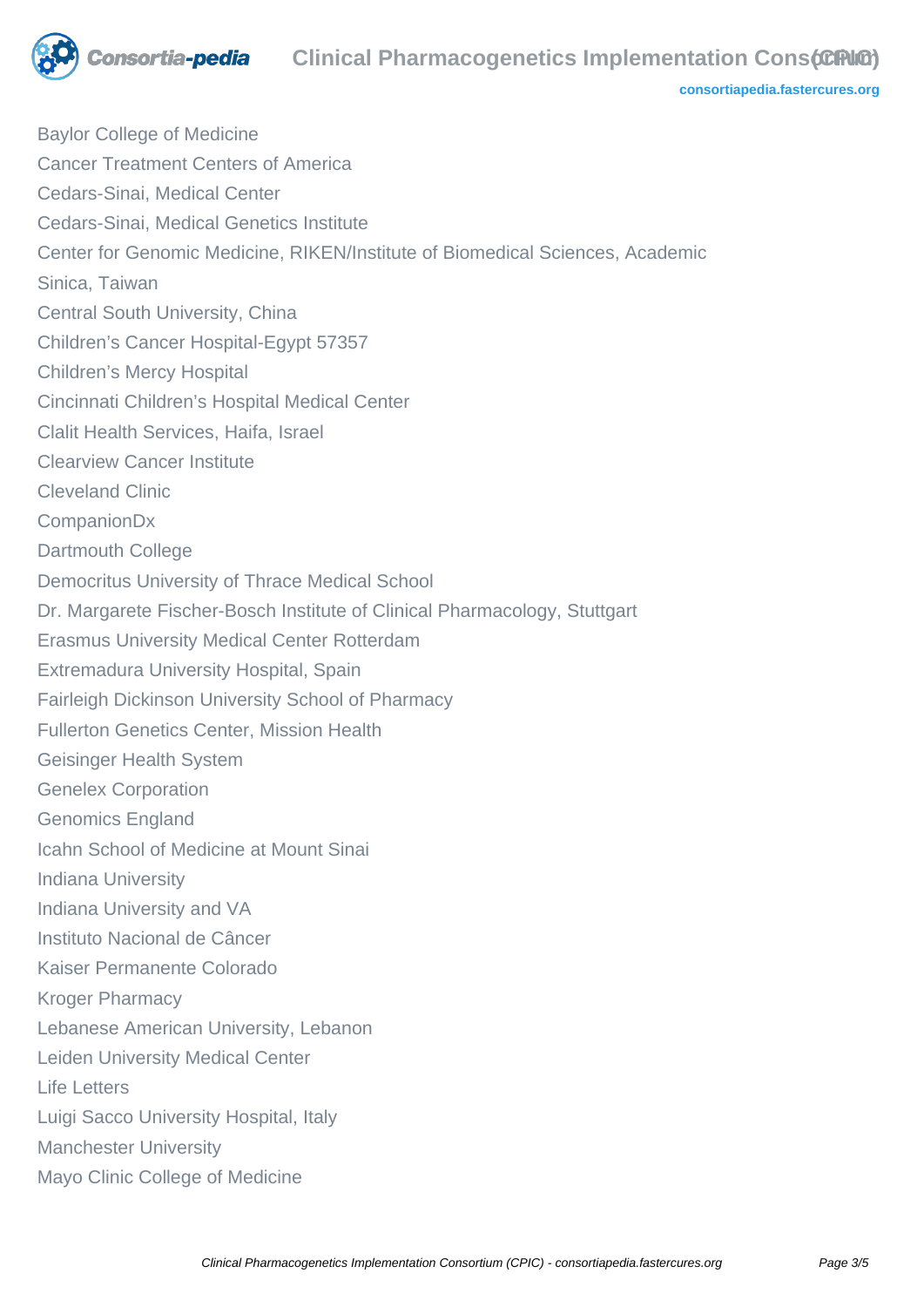

**[consortiapedia.fastercures.org](http://consortiapedia.fastercures.org/)**

Medco Health Solutions, Inc. Medical College of Wisconsin Millennium Laboratories Moffitt Cancer Center Mount Sinai Medical School National Human Genome Research Institute National University of Singapore, YLL School of Medicine Newcastle University NIH Clinical Center/Laboratory for Informatics Development NIH/Eunice Kennedy Shriver National Institute of Child Health and Human Development NIH/National Cancer Institute NIH/National Center for Biotechnology Information NIH/National Heart, Lung, and Blood Institute NIH/National Human Genome Research Institute NIH/National Institute of General Medical Sciences NIH/National Institute on Drug Abuse NorthShore University Health Systems Odense University Hospital, University of Southern Denmark Ohio State University Omicia, Inc. Oregon Health and Science University Pennsylvania State University Pharmacogenomics Centre Radboud University Medical Center SA Pathology, Women's and Children's Hospital, Australia Sanford Healthcare Spanish National Cancer Centre SRI International St. Jude Children's Research Hospital Stanford University Texas Tech University Health Sciences Center, Paul L. Foster School of Medicine The Geelong Clinic & Deakin University School of Medicine The Johns Hopkins University School of Medicine The University of Texas Health Science Center at Houston Translational Software